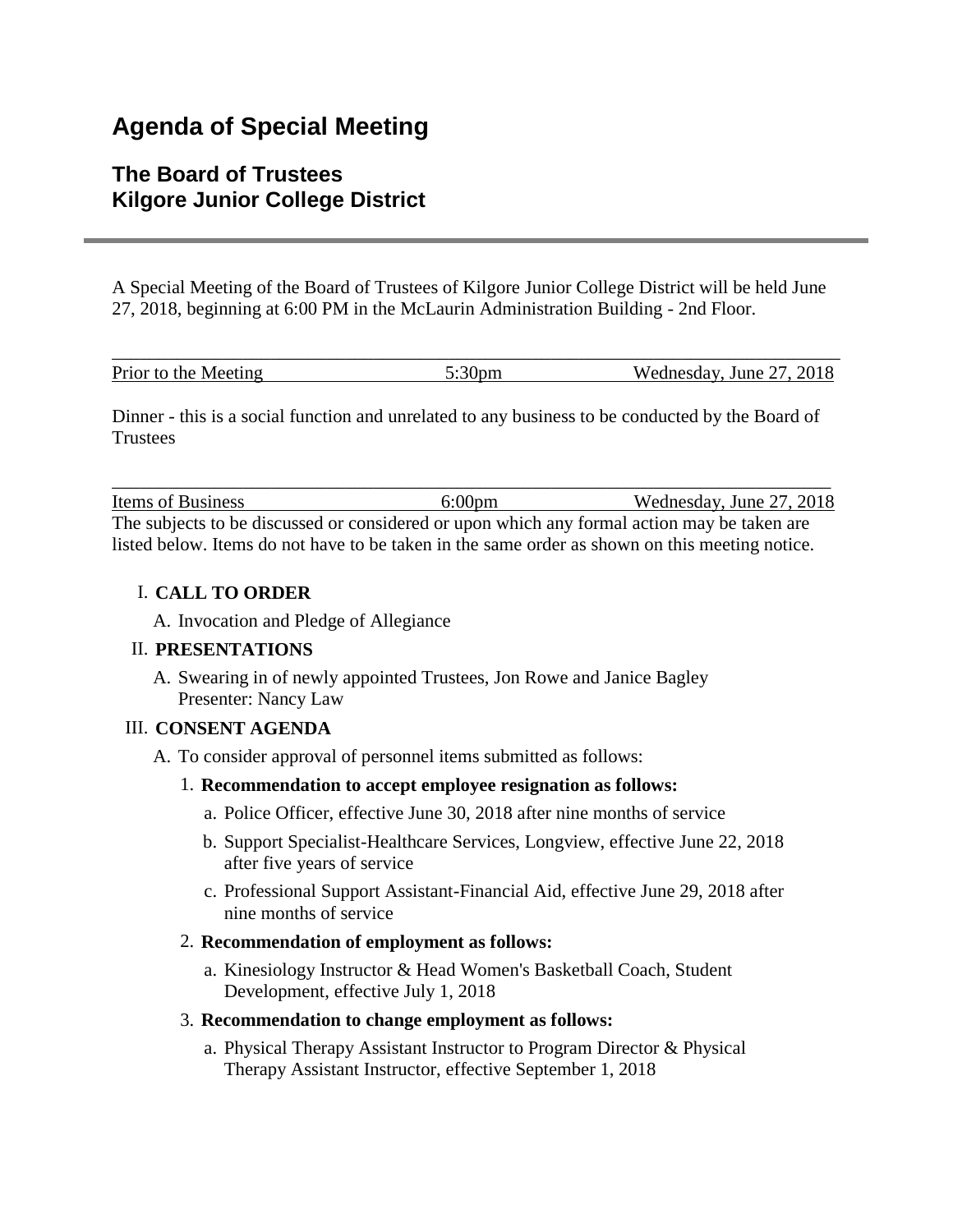## IV. **EXECUTIVE SESSION**

 Adjournment to executive session pursuant to Texas Government Code Sections 551.071 - 551.084, the Open Meetings Act, for the following purposes:

 "The Board has adjourned to executive session at \_\_\_\_\_\_\_\_\_\_p.m. on **June 27, 2018."**PERSONNEL: (Government Code 551.074)

LEGAL: (Government Code 551.071)

REAL ESTATE: (Government Code 551.072)

#### RECONVENING IN OPEN MEETING

"**The Board has reconvened in open session at \_\_\_\_\_\_\_\_\_p.m. on June 27, 2018."**IF, DURING THE COURSE OF THE MEETING COVERED BY THIS NOTICE, THE BOARD SHOULD DETERMINE THAT A CLOSED OR EXECUTIVE MEETING OR SESSION OF THE BOARD SHOULD BE HELD OR IS REQUIRED IN RELATION TO ANY ITEM INCLUDED IN THIS NOTICE, THEN SUCH CLOSED OR EXECUTIVE MEETING OR SESSION AS AUTHORIZED BY SECTION 551.001 ET SEQ. OF THE TEXAS GOVERNMENT CODE (THE OPEN MEETINGS ACT) WILL BE HELD BY THE BOARD AT THAT DATE, HOUR AND PLACE GIVEN IN THIS NOTICE OR AS SOON AFTER THE COMMENCEMENT OF THE MEETING COVERED BY THIS NOTICE AS THE BOARD MAY CONVENIENTLY MEET IN SUCH CLOSED OR EXECUTIVE MEETING OR SESSION CONCERNING ANY AND ALL SUBJECTS AND FOR ANY AND ALL PURPOSES PERMITTED BY SECTIONS 551.071-551.084, INCLUSIVE, OF THE OPEN MEETINGS ACT.

Should any final action, final decision, or final vote be required in the opinion of the Board with regard to any matter considered in such closed or executive meeting or session, then such final action, final decision, or final vote shall be at either:

 a. the open meeting covered by this notice upon the reconvening of this public meeting, or

 b. at a subsequent public meeting of the Board upon notice thereof, as the Board shall determine.

## V. **ACTION ITEMS**

A. To consider approval of the KEDC Tax Incentive Proposal

#### VI. **ADJOURNMENT**